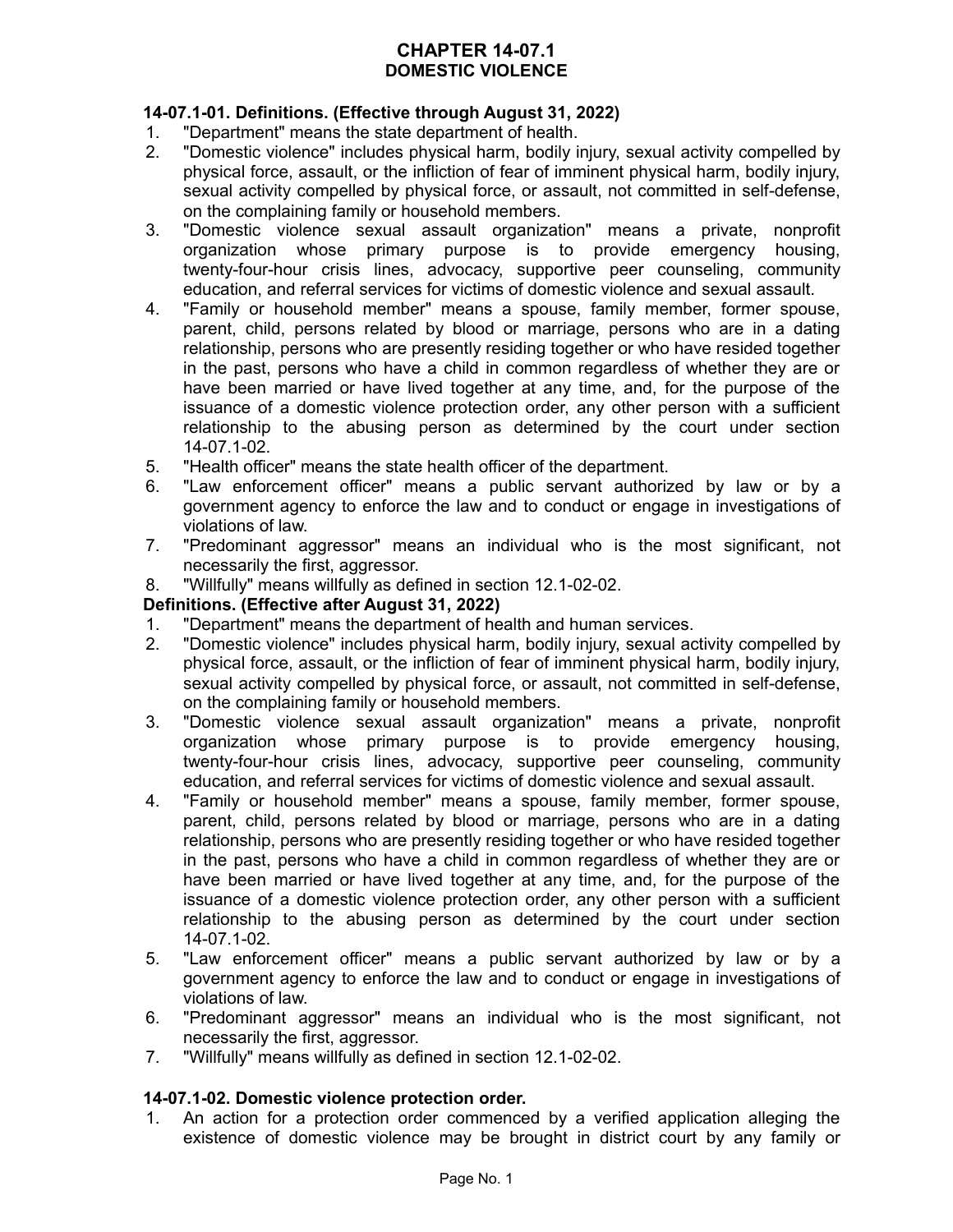household member or by any other person if the court determines that the relationship between that person and the alleged abusing person is sufficient to warrant the issuance of a domestic violence protection order. An action may be brought under this section, regardless of whether a petition for legal separation, annulment, or divorce has been filed.

- 2. Upon receipt of the application, the court shall order a hearing to be held not later than fourteen days from the date of the hearing order, or at a later date if good cause is shown.
- 3. Service must be made upon the respondent at least five days prior to the hearing. If service cannot be made, the court may set a new date.
- 4. Upon a showing of actual or imminent domestic violence, the court may enter a protection order after due notice and full hearing. The relief provided by the court may include any or all of the following:
	- a. Restraining any party from threatening, molesting, injuring, harassing, or having contact with any other person.
	- b. Excluding either the respondent or any person with whom the respondent lives from the dwelling they share, from the residence of another person against whom the domestic violence is occurring, or from a domestic violence care facility, if this exclusion is necessary to the physical or mental well-being of the applicant or others.
	- c. Awarding temporary custody or establishing temporary visitation rights with regard to minor children.
	- d. Recommending or requiring that either or both parties undergo counseling with a domestic violence program or other agency that provides professional services that the court deems appropriate. The court may request a report from the designated agency within a time period established by the court. The costs of the court-ordered initial counseling assessment and subsequent reports must be borne by the parties or, if indigent, by the respondent's county of residence.
	- e. Requiring a party to pay such support as may be necessary for the support of a party and any minor children of the parties and reasonable attorney's fees and costs.
	- f. Awarding temporary use of personal property, including motor vehicles, to either party.
	- g. Requiring the respondent to surrender for safekeeping any firearm or other specified dangerous weapon, as defined in section 12.1-01-04, in the respondent's immediate possession or control or subject to the respondent's immediate control, if the court has probable cause to believe that the respondent is likely to use, display, or threaten to use the firearm or other dangerous weapon in any further acts of violence. If so ordered, the respondent shall surrender the firearm or other dangerous weapon to the sheriff, or the sheriff's designee, of the county in which the respondent resides or to the chief of police, or the chief's designee, of the city in which the respondent resides in the manner and at the time and place determined by that law enforcement officer. If the firearm or other dangerous weapon is not surrendered, the law enforcement officer may arrest the respondent pursuant to section 14-07.1-11 and take possession of the firearm or other dangerous weapon.
- 5. A court of competent jurisdiction may issue a dual protection order restricting both parties involved in a domestic violence dispute if each party has commenced an action pursuant to subsection 1 and the court, after a hearing, has made specific written findings of fact that both parties committed acts of domestic violence and that neither party acted in self-defense. The order must clearly define the responsibilities and restrictions placed upon each party so that a law enforcement officer may readily determine which party has violated the order if a violation is alleged to have occurred.
- 6. The court may amend its order or agreement at any time upon subsequent petition filed by either party.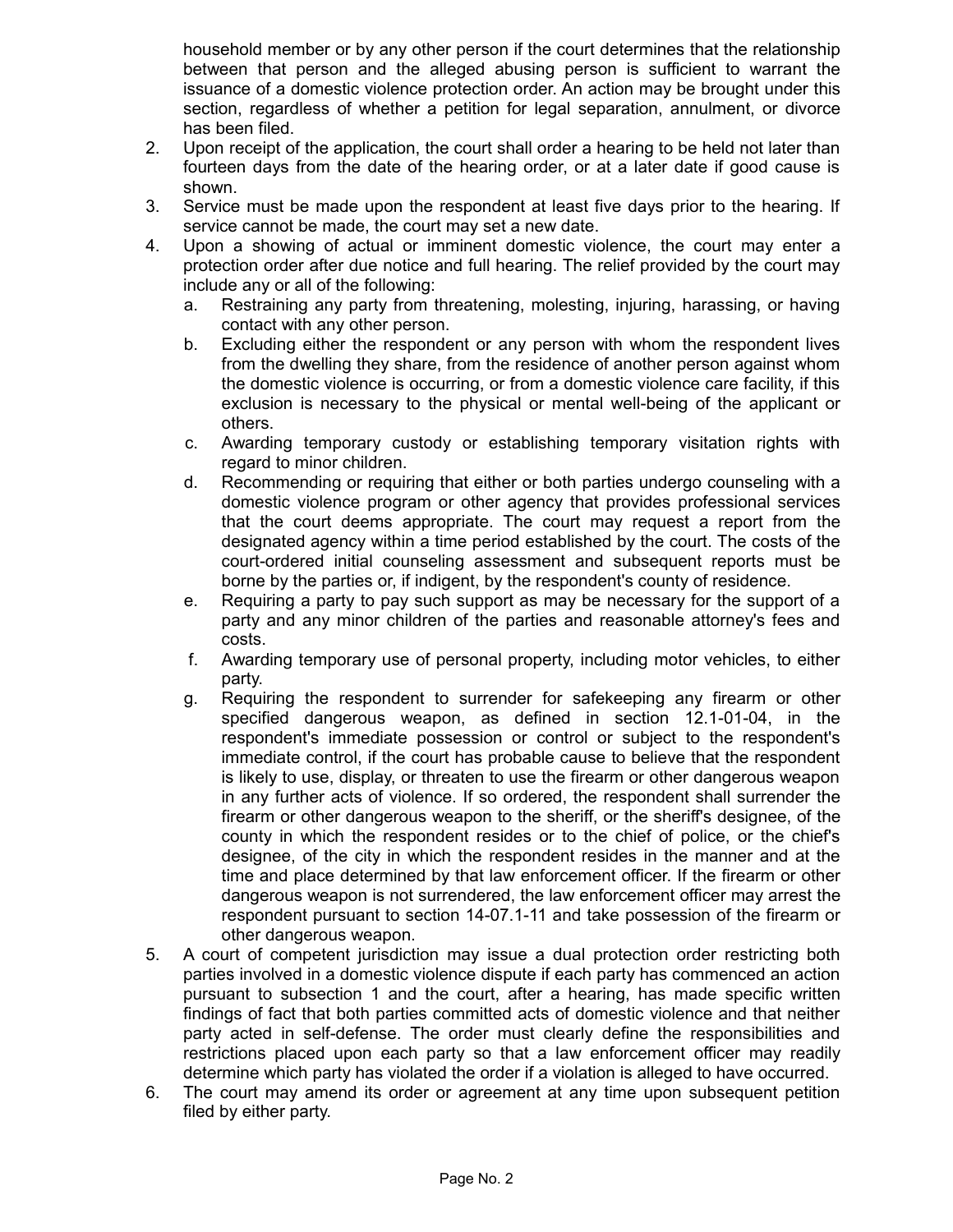- 7. No order or agreement under this section affects title to any real property in any matter.
- 8. The petition for an order for protection must contain a statement listing each civil or criminal action involving both parties.
- 9. Upon the application of an individual residing within the state, a court may issue a domestic violence protection order or an ex parte temporary protection order under this chapter even though the actions constituting domestic violence occurred exclusively outside the state. In these cases, a respondent is subject to the personal jurisdiction of this state upon entry into this state. If the domestic violence justifying the issuance of a protection order under this chapter occurred exclusively outside the state, the relief that may be granted is limited to an order restraining the party from having contact with or committing acts of domestic violence on another person in this state.
- 10. Whenever a protection order is issued, extended, modified, or terminated under this section, the court shall transmit the order electronically to the bureau. The bureau shall enter the order electronically in the national crime information center database provided by the federal bureau of investigation, or its successor agency. The sheriff of the county in which the order was issued shall maintain and respond to inquiries regarding the record in the national crime information center database provided by the federal bureau of investigation, or its successor agency, pursuant to bureau and federal requirements. Whenever a protection order is issued, the clerk of court shall forward a copy of the order to the local law enforcement agency with jurisdiction over the residence of the protected party by the close of business on the day the protection order is issued. Once the bureau, after consultation with the state court administrator, determines and implements an electronic method to notify the sheriff of the county that issued the order, the clerk of court's requirement to forward the order to a law enforcement agency will be satisfied.

## **14-07.1-02.1. Allegation of domestic violence - Effect.**

If the court finds that a party's allegation of domestic violence in a domestic violence protection order proceeding, divorce proceeding, child custody proceeding, child visitation proceeding, separation proceeding, or termination of parental rights proceeding is false and not made in good faith, the court shall order the party making the false allegation to pay court costs and reasonable attorney's fees incurred by the other party in responding to the allegation.

## **14-07.1-02.2. Foreign domestic violence protection orders - Full faith and credit recognition and enforcement.**

Repealed by S.L. 2003, ch. 123, § 3.

#### **14-07.1-03. Temporary protection order - Copy to law enforcement agency.**

- 1. If an application under section 14-07.1-02 alleges an immediate and present danger of domestic violence to the applicant, based upon an allegation of a recent incident of actual domestic violence, the court may grant an ex parte temporary protection order, pending a full hearing, granting such relief as the court deems proper.
- 2. An ex parte temporary protection order may include:
	- a. Restraining any party from having contact with or committing acts of domestic violence on another person.
	- b. Excluding the respondent or any person with whom the respondent lives from the dwelling they share, from the residence of another person, or from a domestic violence shelter care facility.
	- c. Awarding temporary custody or establishing temporary visitation rights with regard to minor children.
	- d. Requiring the respondent to surrender for safekeeping any firearm or other specified dangerous weapon, as defined in section 12.1-01-04, in the respondent's immediate possession or control or subject to the respondent's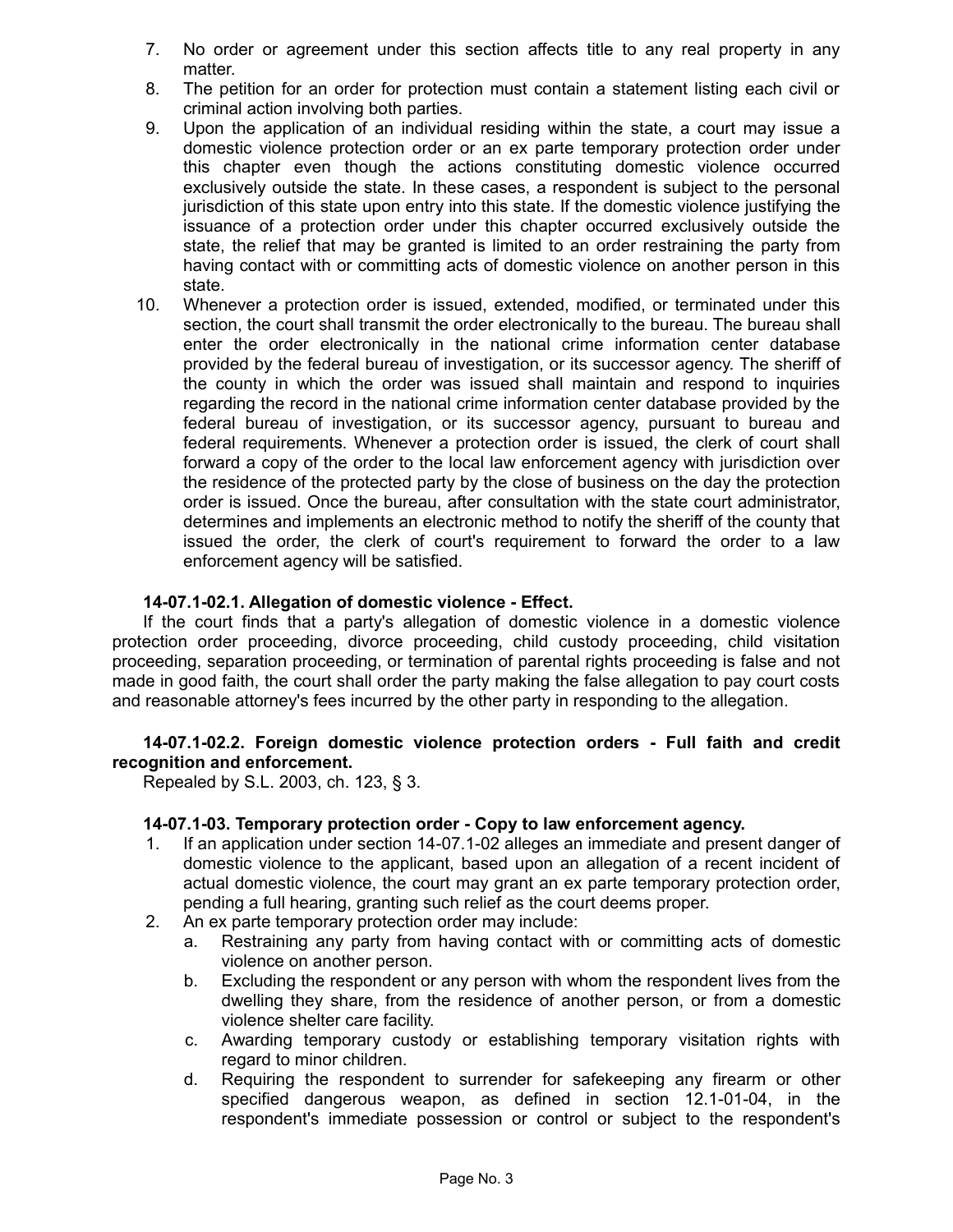immediate control, if the court has probable cause to believe that the respondent is likely to use, display, or threaten to use the firearm or other dangerous weapon in any further acts of violence. If so ordered, the respondent shall surrender the firearm or other dangerous weapon to the sheriff, or the sheriff's designee, of the county in which the respondent resides or the chief of police, or the chief's designee, of the city in which the respondent resides.

- 3. Unless otherwise terminated by the court, an ex parte temporary protection order remains in effect until an order issued under section 14-07.1-02 is served.
- 4. A full hearing as provided by section 14-07.1-02 must be set for not later than fourteen days from the issuance of the temporary order, or at a later date if good cause is shown. The respondent must be served forthwith with a copy of the ex parte order along with a copy of the application and notice of the date set for the hearing.
- 5. Whenever a temporary protection order is issued, extended, modified, or terminated under this section, the court shall transmit the order electronically to the bureau. Whenever a temporary protection order is issued, the clerk of court shall forward a copy of the order to the local law enforcement agency with jurisdiction over the residence of the protected party by the close of business on the day the order is issued. Once the bureau, after consultation with the state court administrator, determines and implements an electronic method to notify the sheriff of the county that issued the order, the clerk of court's requirement to forward the order will be satisfied.
- 6. Fees for filing and service of process may not be assessed to the petitioner for any proceeding seeking relief under chapter 14-07.1.

#### **14-07.1-03.1. Notification of stalking law.**

When an order is issued under section 14-07.1-02 or 14-07.1-03, the order must include or have attached to it a copy of section 12.1-17-07.1.

#### **14-07.1-04. Assistance of law enforcement officer in service or execution.**

When an order is issued upon request of the applicant under section 14-07.1-02 or 14-07.1-03, the court shall order the sheriff or other appropriate law enforcement officer to accompany the applicant and assist in placing the applicant in possession of the dwelling or residence, or otherwise assist in execution or service of the protection order, which may include assistance in referral to a domestic violence shelter care facility.

#### **14-07.1-05. Right to apply for relief.**

A person's right to apply for relief under section 14-07.1-02 or 14-07.1-03 is not affected if the person leaves the residence or dwelling to avoid domestic violence. The court may not require security or bond from any party unless the court deems it necessary in exceptional cases.

#### **14-07.1-05.1. Appointment of guardian ad litem for minor.**

The court, upon the request of either party or upon its own motion, may appoint a guardian ad litem in an action for a protection order to represent a minor concerning custody, support, or visitation if either party or the court has reason for special concern as to the immediate future of the minor. The guardian ad litem may be appointed at the time of a temporary protection order or at any time before the full hearing. The role of the guardian ad litem consists of investigation and making a recommendation and report to the court. At no time may the involvement of the guardian ad litem alter the requirements set forth in section 14-07.1-03. The appointment of the guardian ad litem expires immediately after the full hearing unless the court retains the right, upon specific finding of need, to continue the appointment of a guardian ad litem to participate in visitation. The guardian ad litem shall have access to records before the court except as otherwise provided by law. The court may direct either or both parties to pay the guardian ad litem fees established by the court. If neither party is able to pay the fees, the court, after notice to the state's attorney of the county of venue, may direct the fees to be paid, in whole or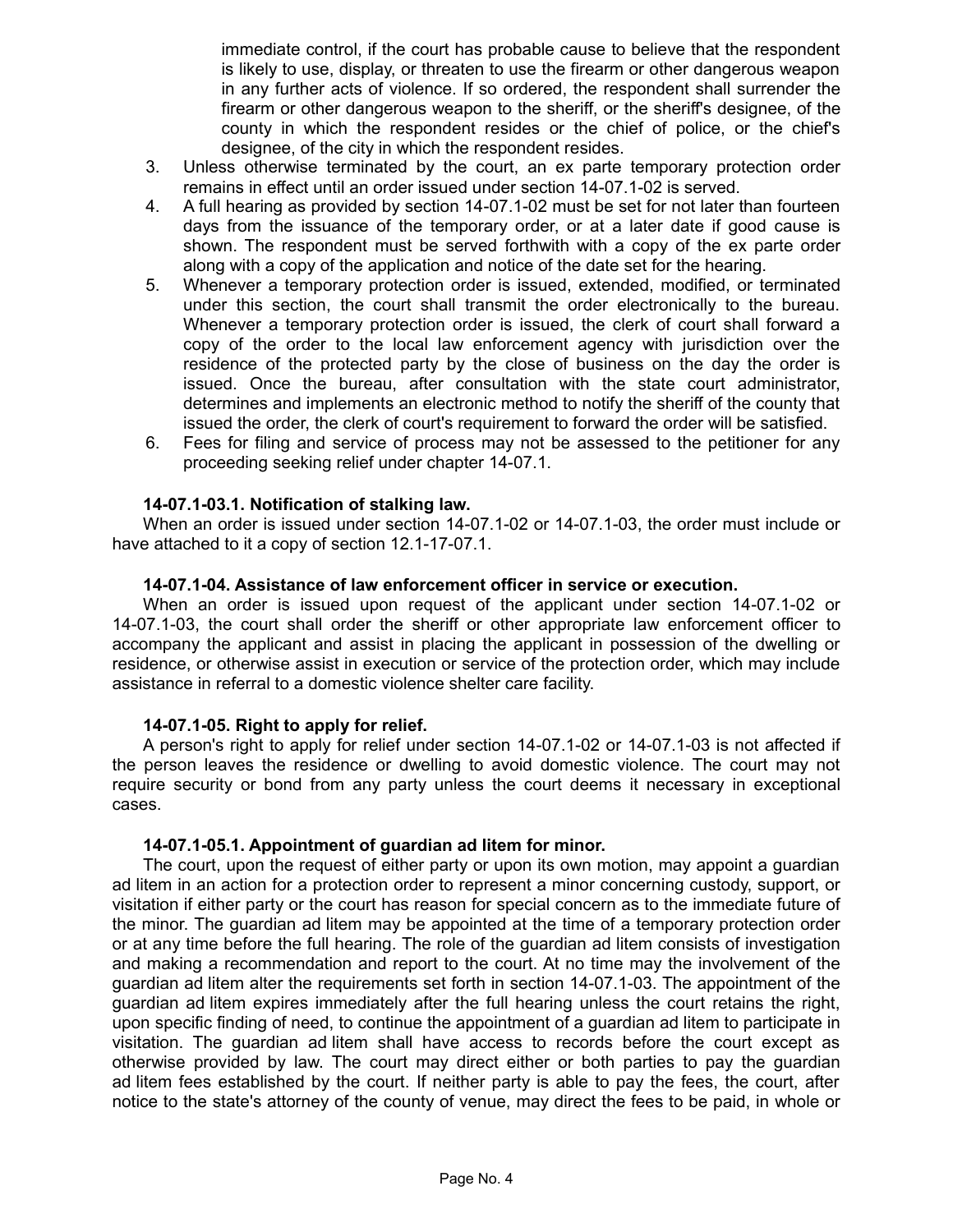in part, by the county of venue. The court may direct either or both parties to reimburse the county, in whole or in part, for the payment.

#### **14-07.1-06. Penalty for violation of a protection order.**

Whenever a protection order is granted under section 14-07.1-02 or 14-07.1-03 and the respondent or individual to be restrained has been served a copy of the order, the first violation of any order is a class A misdemeanor and also constitutes contempt of court. A second or subsequent violation of any protection order is a class C felony. For purposes of this section, "first violation" means the first time any order is violated and a second or subsequent violation of any protection order includes two or more violations of protection orders.

#### **14-07.1-07. Nonexclusive remedy.**

Any proceeding under sections 14-07.1-01 through 14-07.1-08 is in addition to any other civil or criminal remedies.

#### **14-07.1-08. Emergency relief.**

When the court is unavailable an application may be filed before a local magistrate, as defined by subsection 3 of section 29-01-14, who may grant relief in accordance with section 14-07.1-03, upon good cause shown in an ex parte proceeding, if it is deemed necessary to protect the applicant or others from domestic violence. Immediate and present danger of domestic violence to the applicant or others constitutes good cause for purposes of this section. Any order issued under this section expires seventy-two hours after its issuance, unless continued by the court, or the local magistrate in the event of continuing unavailability of the court. At that time, the applicant may seek a temporary order from the court. Any order issued under this section and any documentation in support of the order must be immediately certified to the court. The certification to the court has the effect of commencing proceedings under section 14-07.1-02.

#### **14-07.1-08.1. Domestic violence court.**

The district court may require an individual who has committed a crime involving domestic violence, as defined in this chapter, or who has violated a domestic violence protection order to complete domestic violence treatment under the direction of the domestic violence court program as a condition of probation in accordance with rules adopted by the supreme court. If the district court finds a defendant has failed to undergo an evaluation or complete treatment or has violated any condition of probation, the district court shall revoke the defendant's probation and shall sentence the defendant in accordance with chapter 12.1-32.

#### **14-07.1-09. Immunity from liability - Penalty for false reports.**

Repealed by S.L. 1989, ch. 589, § 16.

#### **14-07.1-10. Arrest procedures.**

- 1. If a law enforcement officer has probable cause to believe that a person has committed a crime involving domestic violence, whether the offense is a felony or misdemeanor, and whether or not the crime was committed in the presence of the officer, the law enforcement officer shall presume that arresting the person is the appropriate response.
- 2. A law enforcement officer investigating a crime involving domestic violence may not threaten, suggest, or otherwise indicate, for the purpose of discouraging requests for law enforcement intervention, that family or household members will be arrested. When complaints are received from two or more family or household members, the officer shall evaluate each complaint separately to determine if either party acted in self-defense as defined in section 12.1-05-03. If self-defense is not a factor, to determine whether to seek an arrest warrant or to pursue further investigation, the officer shall consider which party was the predominant aggressor by considering certain factors, including the comparative severity of injuries involved, any history of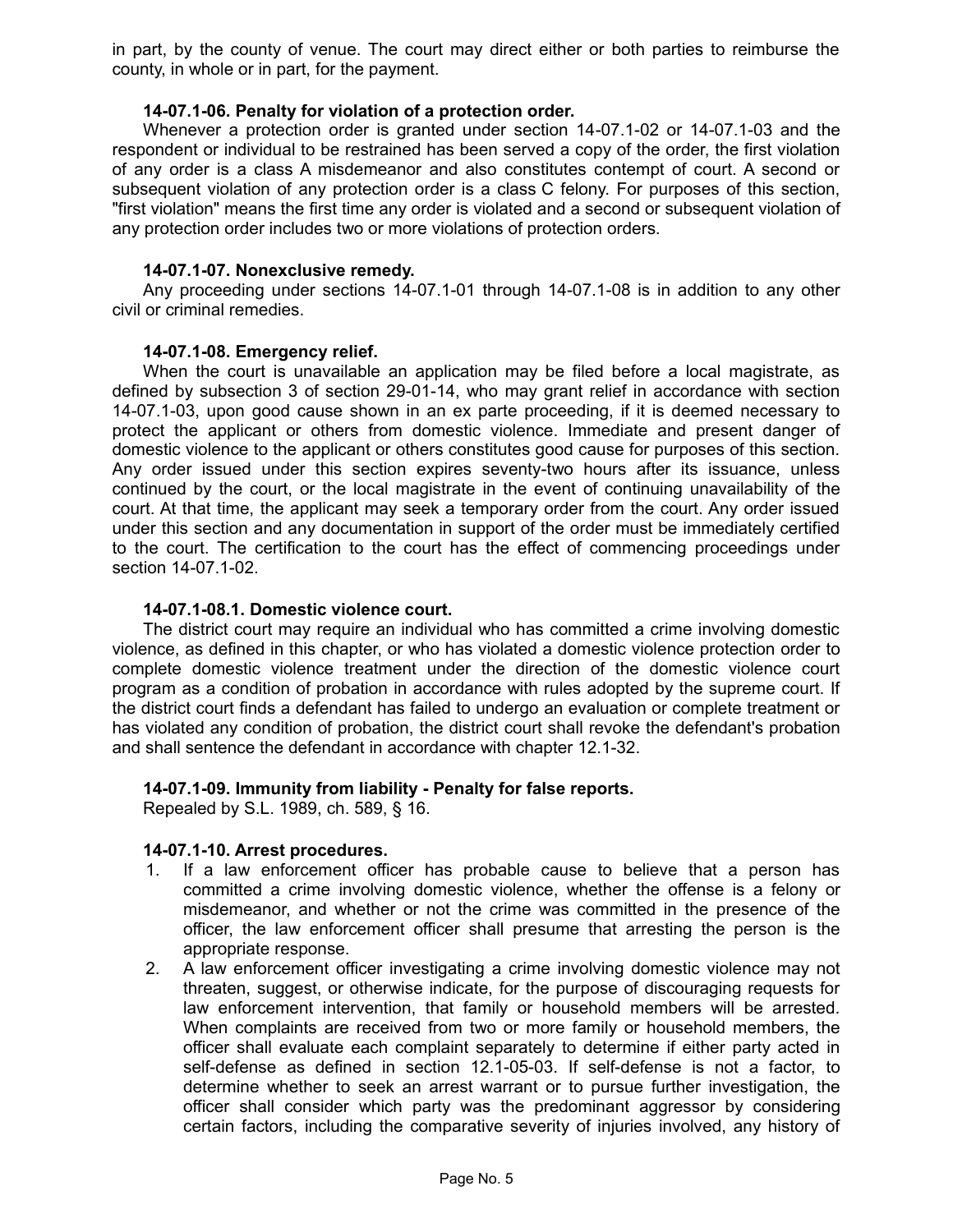domestic violence, or any other violent acts that the officer can reasonably ascertain and the likelihood of future harm.

3. An individual arrested for a crime involving domestic violence may not be released on bail or on the individual's personal recognizance unless the individual has made a personal appearance before a magistrate pursuant to rule 5 of the North Dakota Rules of Criminal Procedure.

# **14-07.1-11. Arrest without warrant.**

- 1. A law enforcement officer shall arrest a person without a warrant if the person has committed the offense of violating a protection order under section 14-07.1-06, whether or not the violation was committed in the presence of the officer.
- 2. A law enforcement officer may arrest a person without a warrant if the arrest is made within twelve hours from the time the officer determines there is probable cause to arrest for an assault of a family or household member as defined in section 14-07.1-01, whether or not the assault took place in the presence of the officer. After twelve hours has elapsed, the officer must secure an arrest warrant before making an arrest. A law enforcement officer may not arrest a person pursuant to this subsection without first observing that there has been recent physical injury to, or impairment of physical condition of, the alleged victim.
- 3. A law enforcement officer may not be held criminally or civilly liable for making an arrest pursuant to this section if the officer acts in good faith on probable cause and without malice.

## **14-07.1-12. Reports.**

A law enforcement officer shall make a written report of the investigation of any allegation of domestic violence regardless of whether an arrest was made. If an officer determines through the course of an investigation that one of the individuals was the predominant aggressor, the report must include the name of that individual and a description of the evidence that supports the findings. The officer shall submit the report to the officer's supervisor or to any other person to whom the officer is required to submit similar reports.

#### **14-07.1-13. Order prohibiting contact - Penalty.**

Repealed by S.L. 2009, ch. 134, § 3.

#### **14-07.1-14. Law enforcement guidelines and training.**

- 1. Every law enforcement agency shall develop and implement, with assistance from the criminal justice training and statistics division, specific operational guidelines for arrest policies and procedures in crimes involving domestic violence. The guidelines must include procedures for the conduct of criminal investigations, procedures for arrests and victim assistance by law enforcement officers, procedures concerning the provision of services to victims, and any additional procedures as may be necessary to carry out sections 14-07.1-02 through 14-07.1-14.
- 2. The peace officer standards and training board shall establish, in conjunction with the state's attorneys association, an education and training program for law enforcement officers and state's attorneys concerning the handling of crimes involving domestic violence. The training must stress the enforcement of criminal laws in domestic violence cases and the use of community resources.

#### **14-07.1-15. Domestic violence and sexual assault prevention fund established.**

The domestic violence and sexual assault prevention fund is a special fund in the state treasury. The moneys accumulated in the fund are allocated to the department for distribution as provided by this chapter and within the limits of legislative appropriation. The fund is not subject to section 54-44.1-11.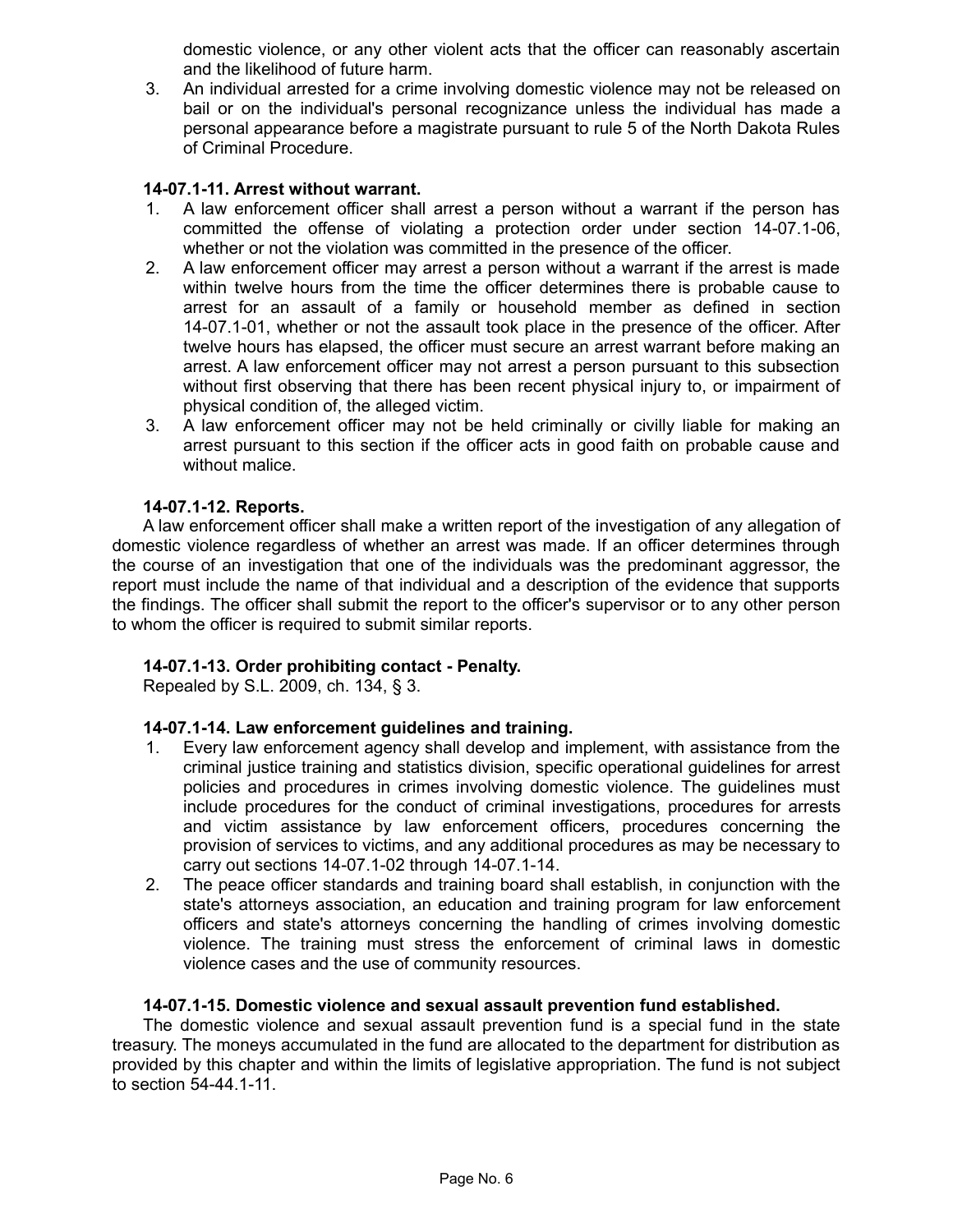# **14-07.1-16. Grants - Eligibility - Conditions - Limitation.**

The department shall administer moneys in the domestic violence and sexual assault prevention fund for grants to domestic violence sexual assault organizations as defined in section 14-07.1-01. Up to ten percent of the fund may be allocated to the state domestic violence sexual assault coalition, as recognized by the state department of health. A direct service provider agency that is an eligible entity must receive at least twenty-five percent of its funding from one or more local, municipal, or county sources, either in cash or in kind. Grants are renewable within the limits of legislative appropriation, if the applicant continues to meet the eligibility criteria established by this section and rules adopted by the department. Grant application deadlines may be included in any rules adopted to implement this section.

# **14-07.1-17. Duties of health officer. (Effective through August 31, 2022)**

The health officer shall:

- 1. Respond to all applicants within sixty days after the deadline for receipt of applications, whether or not the applicant is eligible for funds.
- 2. Ensure that no more than ten percent of the moneys allocated to the domestic violence prevention fund in any biennium is expended for departmental administration of the grant program.
- 3. Distribute grants to eligible applicants in accordance with the purposes of sections 14-07.1-15 through 14-07.1-18.

# **Duties of the department. (Effective after August 31, 2022)**

The department shall:

- 1. Respond to all applicants within sixty days after the deadline for receipt of applications, whether or not the applicant is eligible for funds.
- 2. Ensure that no more than ten percent of the moneys allocated to the domestic violence prevention fund in any biennium is expended for departmental administration of the grant program.
- 3. Distribute grants to eligible applicants in accordance with the purposes of sections 14-07.1-15 through 14-07.1-18.

## **14-07.1-18. Domestic violence or sexual assault program records - Confidentiality - Exceptions - Penalty.**

- 1. All agents, employees, and volunteers participating in a domestic violence or sexual assault program shall maintain the confidentiality of the:
	- a. Address, telephone number, and other identifying information of a safe home, and place of emergency safe housing;
	- b. Name, address, telephone number, personally identifying information, and case file or history of any client receiving services from a domestic violence or sexual assault program; and
	- c. Name, address, telephone number, and other identifying information of an agent, employee, or volunteer providing services under a domestic violence or sexual assault program.
- 2. The information described in subsection 1 is not subject to section 44-04-18 and may not be disclosed unless:
	- a. A client consents to the release of information that relates only to that client or the client's dependents;
	- b. The agent, employee, or volunteer operating a domestic violence or sexual assault program determines the disclosure of the information necessary for the efficient and safe operation of a domestic violence or sexual assault program; or for the protection of the safety of an employee, agent, volunteer, or client of a domestic violence or sexual assault program; or for the protection of a third party reasonably thought to be in need of protection;
	- c. A court of competent jurisdiction orders the disclosure after an in camera review and a written finding by the court that the information directly and specifically relates to a determination of child abuse and neglect under chapter 50-25.1 or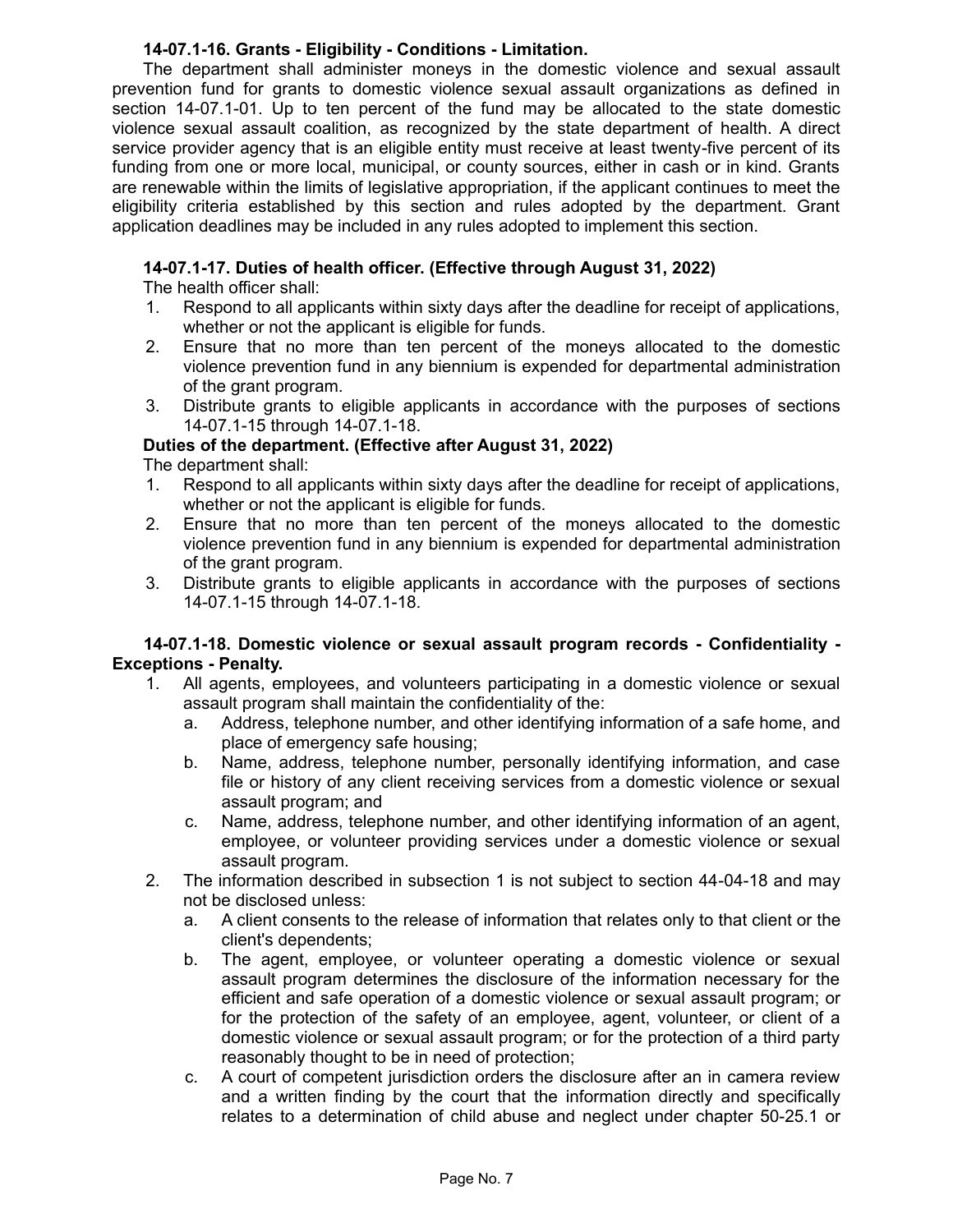termination of parental rights under sections 14-15-19, 27-20.3-20, 27-20.3-21, 27-20.3-22, 27-20.3-23, and 27-20.3-24; or

- d. An agent, employee, or volunteer working with a domestic violence or sexual assault program has knowledge or reasonable cause to suspect a child has been abused or neglected as defined by section 50-25.1-02.
- 3. The address, telephone number, and other identifying information of a shelter are exempt records as defined in section 44-04-17.1.
- 4. Any person who violates this section is guilty of an infraction.

## **14-07.1-19. Release conditions.**

If an individual charged with or arrested for a crime involving domestic violence, including a violation of a domestic violence protection order under section 14-07.1-03 or an order prohibiting contact under section 14-07.1-13, is released from custody, a district or municipal court may require that electronic home detention or global positioning system monitoring be used for the individual as a condition of release.

## **14-07.1-20. Domestic violence fatality review commission. (Effective through August 31, 2022)**

- 1. The attorney general's office may establish a domestic violence fatality review commission to review domestic violence deaths that have occurred in the state. The domestic violence fatality review commission may review incidents in which the investigation of fatal incidents of domestic violence has been completed or adjudicated by law enforcement for the purpose of:
	- a. Recommending policies and protocols to prevent the incidence of domestic violence and resulting fatalities; and
	- b. Providing consultation and coordination for agencies involved in the prevention and investigation of domestic violence.
- 2. The attorney general shall appoint the membership of the domestic violence fatality review commission, as appropriate, and may include representatives from:
	- a. Law enforcement agencies within the state;
	- b. County or city attorneys and public defenders, and the judiciary;
	- c. The medical examiner;
	- d. The department of corrections and rehabilitation;
	- e. Physicians and mental health professionals;
	- f. Employees of the state department of health and county social services;
	- g. Local civic agencies and organizations involved with crime victims and domestic violence protection, reporting, counseling, and assistance;
	- h. Other organizations, departments, and agencies determined to be appropriate; and
	- i. Other individuals serving on an ad hoc basis in association with a particular review.
- 3. The commission may investigate and review the facts and circumstances of all deaths that occur in the state as a result of domestic violence.
	- a. The review may include necessary and appropriate information, including current laws and policies, actions taken by agencies and persons related to or involved with the incident, criminal justice data collection and analysis, and other information the commission determines to be relevant to the review.
	- b. The confidential and other appropriate records of a department or agency of the state, county, or municipality relating to the domestic violence incident may be examined by the commission. Upon request or investigative demand from a representative of the commission, any hospital, physician, medical professional, medical facility, mental health professional, or mental health facility shall disclose all records of that person with respect to any death that has occurred as a result of domestic violence, as determined by the commission. The domestic violence fatality review commission and each member of the commission shall preserve the confidentiality of any records examined.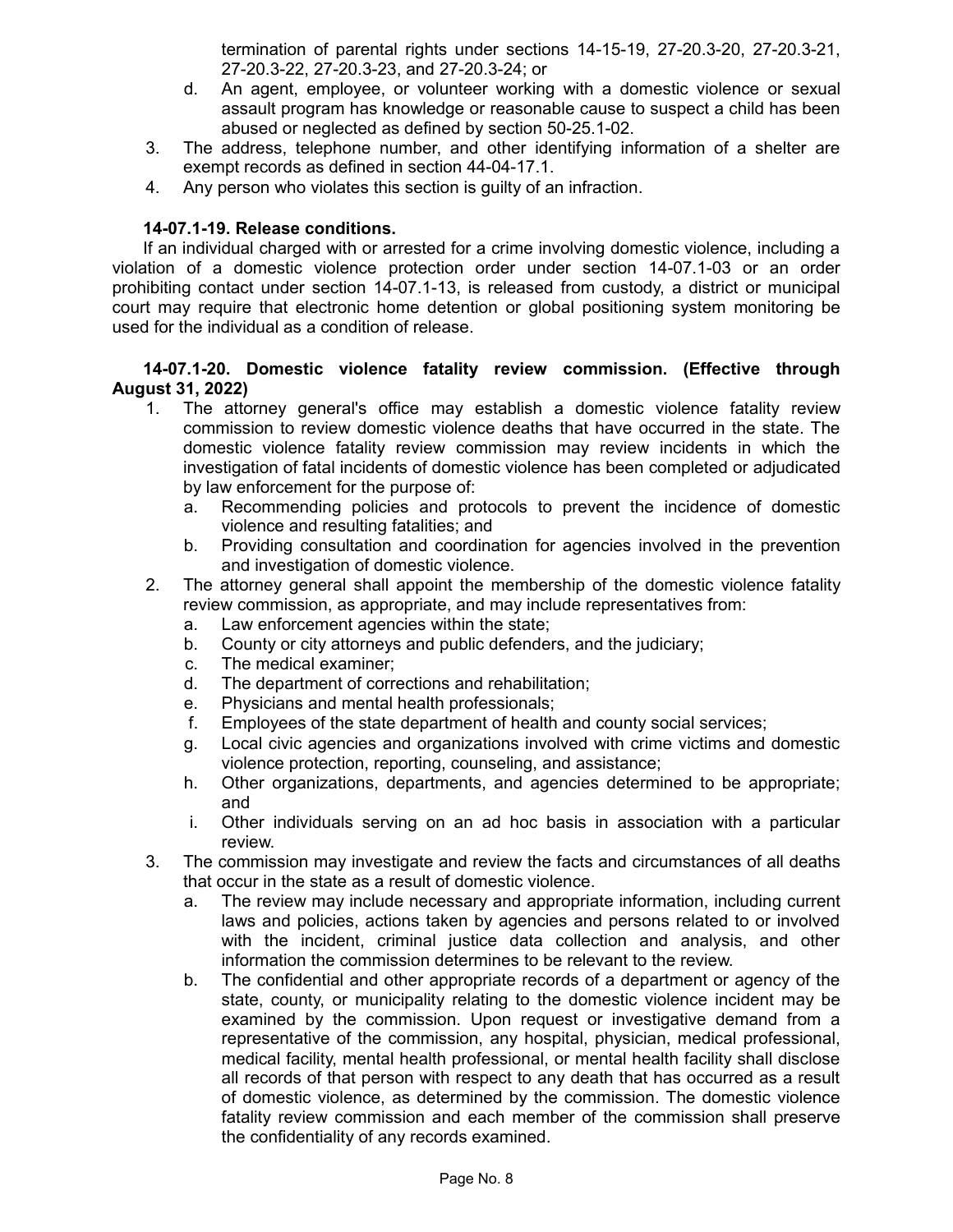- 4. The domestic violence fatality review commission shall report its findings and recommendations from the previous calendar year to the attorney general before March thirty-first of each year.
- 5. Meetings of the domestic violence fatality review commission are closed to the public and are not subject to section 44-04-19.
- 6. The determinations, conclusions, and recommendations of the domestic violence fatality review commission are not admissible in a civil or criminal proceeding.
- 7. Except for a public report issued by the attorney general's office, any information, records, or data collected by the commission are an exempt record. The commission may not use the information, records, or data for purposes other than those designated by this section.
- 8. Whenever funding is available from grants, a member of the domestic violence fatality review commission who is not a permanent full-time state employee is entitled to compensation at a rate of seventy-five dollars per day and mileage and expense reimbursement as provided for in sections 44-08-04 and 54-06-09. A state employee who is a member of the commission must receive that employee's regular salary and is entitled to mileage and expense reimbursement as provided for in sections 44-08-04 and 54-06-09, to be paid by the employing agency.

# **Domestic violence fatality review commission. (Effective after August 31, 2022)**

- 1. The attorney general's office may establish a domestic violence fatality review commission to review domestic violence deaths that have occurred in the state. The domestic violence fatality review commission may review incidents in which the investigation of fatal incidents of domestic violence has been completed or adjudicated by law enforcement for the purpose of:
	- a. Recommending policies and protocols to prevent the incidence of domestic violence and resulting fatalities; and
	- b. Providing consultation and coordination for agencies involved in the prevention and investigation of domestic violence.
- 2. The attorney general shall appoint the membership of the domestic violence fatality review commission, as appropriate, and may include representatives from:
	- a. Law enforcement agencies within the state;
	- b. County or city attorneys and public defenders, and the judiciary;
	- c. The medical examiner;
	- d. The department of corrections and rehabilitation;
	- e. Physicians and mental health professionals;
	- f. Employees of the department of health and human services and county social services;
	- g. Local civic agencies and organizations involved with crime victims and domestic violence protection, reporting, counseling, and assistance;
	- h. Other organizations, departments, and agencies determined to be appropriate; and
	- i. Other individuals serving on an ad hoc basis in association with a particular review.
- 3. The commission may investigate and review the facts and circumstances of all deaths that occur in the state as a result of domestic violence.
	- a. The review may include necessary and appropriate information, including current laws and policies, actions taken by agencies and persons related to or involved with the incident, criminal justice data collection and analysis, and other information the commission determines to be relevant to the review.
	- b. The confidential and other appropriate records of a department or agency of the state, county, or municipality relating to the domestic violence incident may be examined by the commission. Upon request or investigative demand from a representative of the commission, any hospital, physician, medical professional, medical facility, mental health professional, or mental health facility shall disclose all records of that person with respect to any death that has occurred as a result of domestic violence, as determined by the commission. The domestic violence